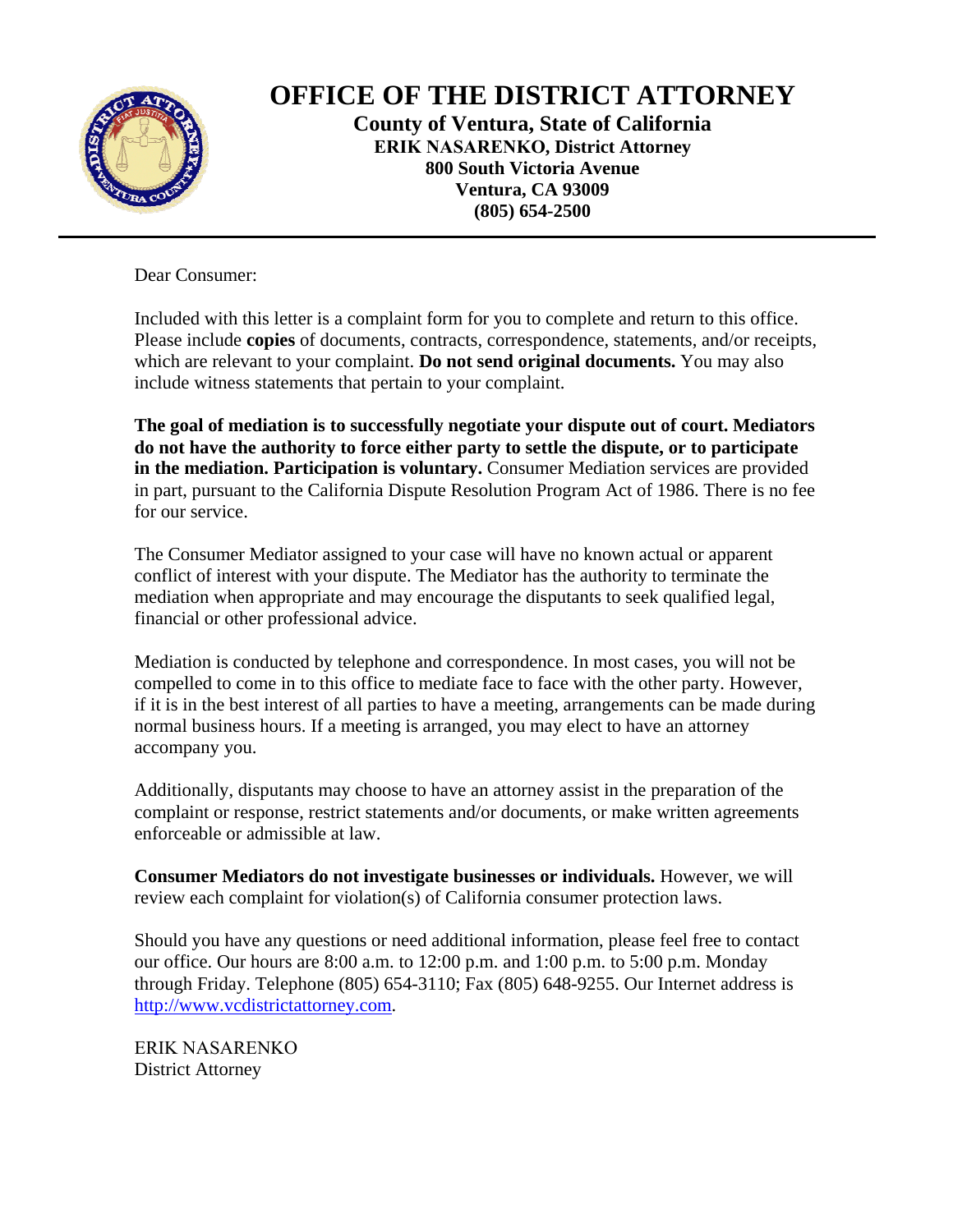

### **CONSUMER MEDIATION COMPLAINT FORM**

(Please type or print clearly in dark ink)

Have you complained to the company or individual? You must do so before filing this complaint.

| <b>Complainant (Consumer):</b>                                                                                                                                                                                                 |                                                                             |  |
|--------------------------------------------------------------------------------------------------------------------------------------------------------------------------------------------------------------------------------|-----------------------------------------------------------------------------|--|
| YOUR NAME: MR. MRS. MS.                                                                                                                                                                                                        |                                                                             |  |
| YOUR ADDRESS: The contract of the contract of the contract of the contract of the contract of the contract of the contract of the contract of the contract of the contract of the contract of the contract of the contract of  |                                                                             |  |
| $CITY$ $ZIP$ $ZIP$                                                                                                                                                                                                             |                                                                             |  |
| E-MAIL (Optional): Note and the set of the set of the set of the set of the set of the set of the set of the set of the set of the set of the set of the set of the set of the set of the set of the set of the set of the set |                                                                             |  |
| TELEPHONE NUMBER: __________                                                                                                                                                                                                   |                                                                             |  |
| Home                                                                                                                                                                                                                           | Other                                                                       |  |
| <b>UNDER 18</b><br>YOUR AGE (check one):                                                                                                                                                                                       | We must have a DAYTIME telephone number.<br>18-59<br>60 or OVER             |  |
| <b>Complaint/Dispute Against (Business):</b>                                                                                                                                                                                   | Cost of Product and/or Service (if applicable) Date of Transaction          |  |
| 1. NAME OF BUSINESS: LEADER AND THE RESIDENCE OF BUSINESS:                                                                                                                                                                     |                                                                             |  |
|                                                                                                                                                                                                                                |                                                                             |  |
|                                                                                                                                                                                                                                | CITY STATE TELEPHONE                                                        |  |
|                                                                                                                                                                                                                                |                                                                             |  |
| 2. NAME OF BUSINESS: Universe of the set of the set of the set of the set of the set of the set of the set of the set of the set of the set of the set of the set of the set of the set of the set of the set of the set of th |                                                                             |  |
|                                                                                                                                                                                                                                |                                                                             |  |
|                                                                                                                                                                                                                                |                                                                             |  |
| Date you complained to Company/Individual:                                                                                                                                                                                     |                                                                             |  |
|                                                                                                                                                                                                                                | Letter<br>By Phone<br>In Person                                             |  |
| Result of Contact?                                                                                                                                                                                                             |                                                                             |  |
| Has there been a Small Claims suit filed? See Section Meaning Date?                                                                                                                                                            |                                                                             |  |
|                                                                                                                                                                                                                                |                                                                             |  |
|                                                                                                                                                                                                                                |                                                                             |  |
|                                                                                                                                                                                                                                | Have you complained to any other agency? Name of Agency: Date of complaint: |  |
| FURTHER INFORMATION (if applicable)                                                                                                                                                                                            |                                                                             |  |
|                                                                                                                                                                                                                                |                                                                             |  |
|                                                                                                                                                                                                                                |                                                                             |  |

# **Mail or deliver signed complaint form and copies of supporting documents to:**

District Attorney's Office Consumer Mediation Unit 800 South Victoria Avenue, Suite 314 Ventura, California 93009 **(805) 654-3110** (805) 648-9255 (fax) http://www.vcdistrictattorney.com